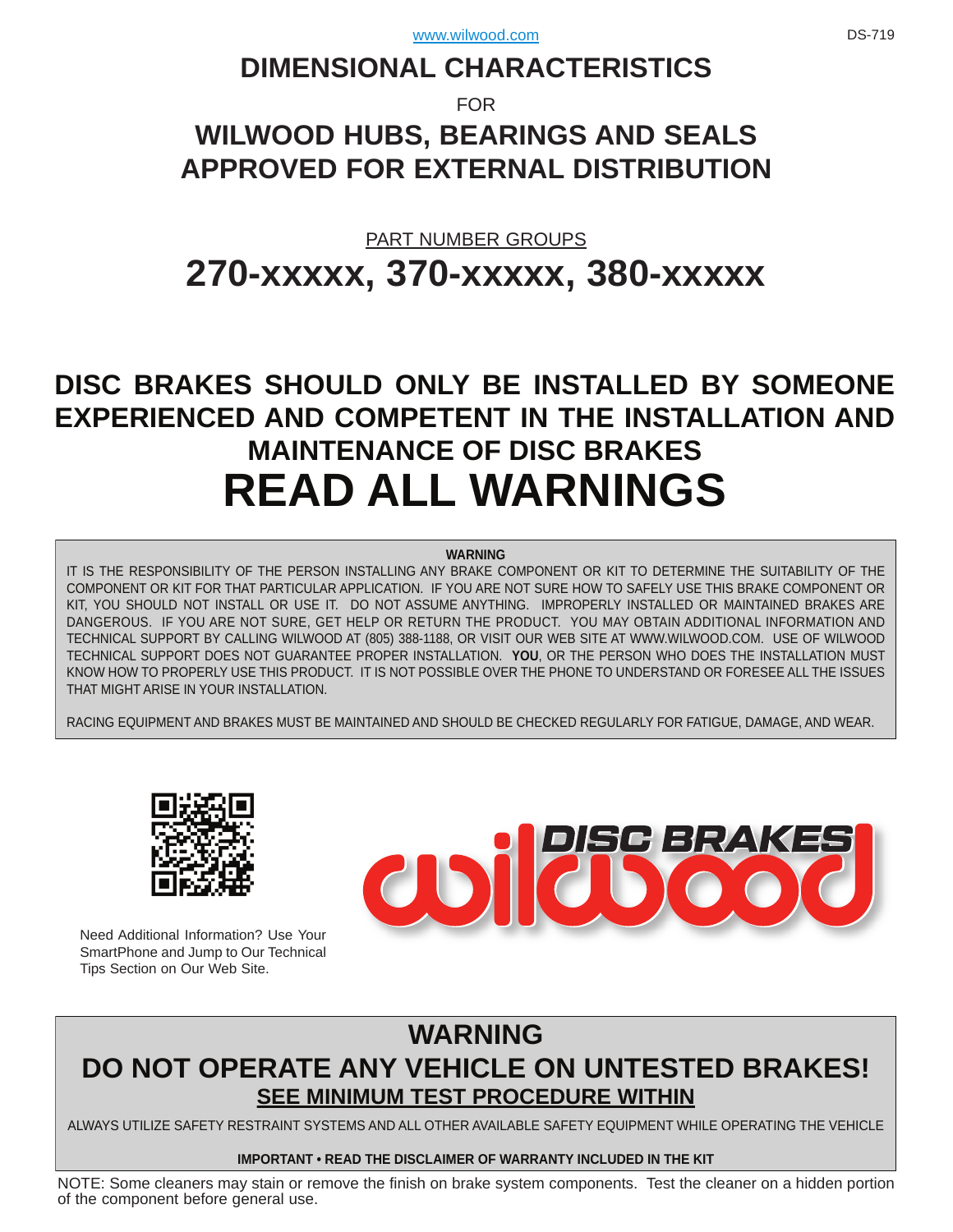## **Wilwood Hubs, Bearing Dimensional Characteristics**



**[Figure 1. Typical Hub/Bearing Configuration](www.wilwood.com)**

| <b>HUB</b><br>PART<br><b>NUMBER</b> | <b>DESCRIPTION</b><br><b>VEHICLE</b><br><b>TYPE</b> | WHEEL<br>BC | <b>ROTOR</b><br><b>OFFSET</b> | <b>DIM</b><br>A | <b>DIM</b><br>⊵ | <b>DIM</b><br>且 | <b>DIM</b><br>$\underline{\mathsf{M}}$ | <b>DIM</b><br><u>N</u> | <b>DIM</b><br>$\overline{E}$ | <b>DIM</b><br>ℚ | <b>WILWOOD</b><br><b>INNER</b><br><b>RACE</b><br>PART# | WILWOOD<br><b>OUTER</b><br><b>RACE</b><br>PART# | <b>WILWOOD</b><br><b>INNER</b><br><b>BEARING</b><br>PART# | Wilwood<br><b>OUTER</b><br><b>BEARING</b><br>PART# | <b>INNER</b><br><b>BEARING</b><br><b>SHAFT</b><br>OD | <b>OUTER</b><br><b>BEARING</b><br><b>SHAFT</b><br>$\underline{OD}$ |
|-------------------------------------|-----------------------------------------------------|-------------|-------------------------------|-----------------|-----------------|-----------------|----------------------------------------|------------------------|------------------------------|-----------------|--------------------------------------------------------|-------------------------------------------------|-----------------------------------------------------------|----------------------------------------------------|------------------------------------------------------|--------------------------------------------------------------------|
| 270-6989                            | <b>PINTO/MUST BB</b>                                | C           | H                             | N/A             | 2.495           | 1.380           | 3.15                                   | 2.06                   | 3.21                         | 0.38            | 370-0883                                               | 370-0881                                        | 370-0884                                                  | 370-0882                                           | 1.3775                                               | 0.8656                                                             |
| 270-7037                            | 64-72 NOVA BB                                       | C           | H                             | N/A             | 2.495           | 1.070           | 3.15                                   | 2.37                   | 3.14                         | 0.38            | 370-0878                                               | 370-0876                                        | 370-0879                                                  | 370-0877                                           | 1.2500                                               | 0.7500                                                             |
| 270-7274                            | 67-74 NOVA                                          | C           | V                             | 1.795           | 2.495           | 1.050           | 3.15                                   | 2.39                   | 3.13                         | 0.38            | 370-0878                                               | 370-0876                                        | 370-0879                                                  | 370-0877                                           | 1.2500                                               | 0.7500                                                             |
| 270-7275                            | 67-74 NOVA                                          | С           | S                             | 1.850           | 2.495           | 1.380           | 3.15                                   | 2.06                   | 3.21                         | 0.38            | 370-0878                                               | 370-0876                                        | 370-0879                                                  | 370-0877                                           | 1.2500                                               | 0.7500                                                             |
| 270-7276                            | PINTO/MUST                                          | C           | V                             | 1.795           | 2.495           | 1.050           | 3.15                                   | 2.39                   | 3.13                         | 0.38            | 370-0883                                               | 370-0881                                        | 370-0884                                                  | 370-0882                                           | 1.3775                                               | 0.8656                                                             |
| 270-7277                            | PINTO/MUST                                          | C           | S                             | 1.850           | 2.495           | 1.380           | 3.15                                   | 2.06                   | 3.21                         | 0.38            | 370-0883                                               | 370-0881                                        | 370-0884                                                  | 370-0882                                           | 1.3775                                               | 0.8656                                                             |
| 270-7279                            | 37-48 FORD                                          | C           | V                             | 1.940           | 2.502           | 2.000           | 4.12                                   | 2.41                   | 3.13                         | 0.25            | 370-1560                                               | 370-0876                                        | 370-1561                                                  | 370-0877                                           | 1.1895                                               | 0.7500                                                             |
| 270-7281                            | 37-48 FORD                                          | C           | S                             | 2.375           | 2.502           | 2.000           | 4.12                                   | 2.41                   | 3.13                         | 0.25            | 370-1560                                               | 370-0876                                        | 370-1561                                                  | 370-0877                                           | 1.1895                                               | 0.7500                                                             |
| 270-7283                            | 55-57 CHEV                                          | C           | $\vee$                        | 1.795           | 2.495           | 1.050           | 3.07                                   | 2.41                   | 3.13                         | 0.38            | 370-0878                                               | 370-0876                                        | 370-0879                                                  | 370-0877                                           | 1.2500                                               | 0.7500                                                             |
| 270-7285                            | 87-93 MUST                                          | C           | S                             | 1.882           | 2.574           | 1.337           | 2.93                                   | 2.12                   | 3.19                         | 0.38            | 370-2571                                               | 370-0881                                        | 370-2609                                                  | 370-0882                                           | 1.3750                                               | 0.8656                                                             |
| 270-7287                            | <b>GRANADA</b>                                      | C           | V                             | 1.966           | 2.495           | 1.410           | 3.02                                   | 1.90                   | 3.21                         | 0.38            | 370-0883                                               | 370-0881                                        | 370-0884                                                  | 370-0882                                           | 1.3775                                               | 0.8656                                                             |
| 270-7309                            | 80-87 G-BODY                                        | C           | V                             | 1.795           | 2.495           | 1.050           | 3.15                                   | 2.39                   | 3.13                         | 0.38            | 370-0878                                               | 370-0881                                        | 370-0879                                                  | 370-0933                                           | 1.2500                                               | 0.8437                                                             |
| 270-7309-P                          | 80-87 G-BODY                                        | C           | V                             | 1.795           | 2.495           | 1.050           | 3.15                                   | 2.39                   | 3.13                         | 0.38            | 370-0878                                               | 370-0881                                        | 370-0879                                                  | 370-0933                                           | 1.2500                                               | 0.8437                                                             |
| 270-7310                            | 80-87 G-BODY                                        | C           | S                             | 1.850           | 2.495           | 1.380           | 3.15                                   | 2.06                   | 3.21                         | 0.38            | 370-0878                                               | 370-0881                                        | 370-0879                                                  | 370-0933                                           | 1.2500                                               | 0.8437                                                             |
| 270-7466                            | <b>GRANADA BB</b>                                   | C           | H                             | N/A             | 2.495           | 1.594           | 3.02                                   | 1.72                   | 3.26                         | 0.38            | 370-0883                                               | 370-0881                                        | 370-0884                                                  | 370-0882                                           | 1.3775                                               | 0.8656                                                             |
| 270-7631                            | 55-57 CHEVY BB                                      | С           | H                             | N/A             | 2.495           | 1.940           | 3.02                                   | 1.52                   | 3.04                         | 0.04            | 370-0878                                               | 370-0876                                        | 370-0879                                                  | 370-0877                                           | 1.2500                                               | 0.7500                                                             |
| 270-7680                            | 87-93 MUST                                          | C           | $\vee$                        | 1.752           | 2.573           | 1.100           | 2.93                                   | 2.36                   | 3.13                         | 0.38            | 370-2571                                               | 370-0881                                        | 370-2609                                                  | 370-0882                                           | 1.3750                                               | 0.8656                                                             |
| 270-8769                            | 65-72 A BODY 10"                                    | C           | S                             | 1.850           | 2.332           | 1.380           | 2.97                                   | 2.09                   | 3.21                         | 0.38            | 370-0878                                               | 370-0876                                        | 370-0879                                                  | 370-0877                                           | 1.2500                                               | 0.7500                                                             |
| 270-8773                            | 62-72 A BODY 9"                                     | C           | S                             | 2.080           | 2.433           | 1.150           | 2.95                                   | 2.07                   | 3.16                         | 0.38            | 370-3146                                               | 370-1238                                        | 370-3147                                                  | 370-1239                                           | 1.0625                                               | 0.6875                                                             |
| 270-8775                            | 73-76 A BODY DSC                                    | C           | V                             | 1.906           | 2.619           | 1.865           | 3.73                                   | 2.31                   | 3.10                         | 0.25            | 370-0883                                               | 370-0876                                        | 370-0884                                                  | 370-0877                                           | 1.3775                                               | 0.7500                                                             |
| 270-8777                            | 73-76 A BODY DSC                                    | C           | S                             | 1.956           | 2.619           | 1.980           | 3.70                                   | 2.02                   | 3.13                         | 0.25            | 370-0883                                               | 370-0876                                        | 370-0884                                                  | 370-0877                                           | 1.3775                                               | 0.7500                                                             |
| 270-8779                            | 62-72 B/E BODY                                      | C           | $\vee$                        | 1.906           | 2.332           | 1.865           | 3.74                                   | 2.31                   | 3.10                         | 0.25            | 370-0878                                               | 370-0876                                        | 370-0879                                                  | 370-0877                                           | 1.2500                                               | 0.7500                                                             |
| 270-8781                            | 62-72 B/E BODY                                      | C           | S                             | 1.926           | 2.332           | 1.980           | 3.70                                   | 2.02                   | 3.13                         | 0.25            | 370-0878                                               | 370-0876                                        | 370-0879                                                  | 370-0877                                           | 1.2500                                               | 0.7500                                                             |
| 270-9320                            | 70-73 MUSTANG BB                                    | C           | Н                             | N/A             | 2.495           | 1.814           | 3.13                                   | 1.69                   | 2.91                         | 0.13            | 370-0883                                               | 370-0881                                        | 370-0884                                                  | 370-0882                                           | 1.3775                                               | 0.8656                                                             |
| 270-9486                            | PINTO/MUST BB                                       | C           | Н                             | N/A             | 2.495           | 1.810           | 3.15                                   | 1.63                   | 2.85                         | 0.10            | 370-0883                                               | 370-0881                                        | 370-0884                                                  | 370-0882                                           | 1.3775                                               | 0.8656                                                             |
| 270-9502                            | 68-69 MUSTANG BB                                    | C           | H                             | N/A             | 2.495           | 1.814           | 3.13                                   | 1.69                   | 2.91                         | 0.13            | 370-0878                                               | 370-0876                                        | 370-0879                                                  | 370-0877                                           | 1.2500                                               | 0.7500                                                             |
|                                     |                                                     |             |                               |                 |                 |                 |                                        |                        |                              |                 |                                                        |                                                 |                                                           |                                                    |                                                      |                                                                    |

| WHEEL BC                    | STUD HOLE SIZE                           | WHEEL BC                             | STUD HOLE SIZE |
|-----------------------------|------------------------------------------|--------------------------------------|----------------|
| $A = 4 \times 4.25$         | 1/2-20                                   | $H = 5 \times 4.75 \& 5 \times 5.00$ | $1/2 - 20$     |
| $B = 5 \times 4.50$         | 1/2-20                                   | $= 4 \times 4.50$                    | $1/2 - 20$     |
|                             | $C = 5 \times 4.50 \& 4.75 \quad 1/2-20$ | $J = 5 \times 4.50$                  | $1/2 - 20$     |
| $D = 5 \times 4.00 \& 4.50$ | $1/2 - 20$                               | $K = 5 \times 5.31$                  | $1/2 - 20$     |
| $E = 5 \times 5.00$         | $1/2 - 20$                               | $L = 5 \times 6.00$                  | $1/2 - 20$     |
| $F = 5 \times 4.75$         | $1/2 - 20$                               | $M = 6 \times 5.50$                  | $1/2 - 20$     |
| $G = 4 \times 4.25$         | 7/16-20                                  |                                      |                |

 $H = FOR USE WITH HAT$ 

S = SOLID, .35" THICK (USES DIRECT MOUNT SOLID ROTOR, OR ROTOR ADAPTER: 300-3307)

V = VENTED, .81" THICK (USES ROTOR ADAPTER: 300-3307 OR 300-3099)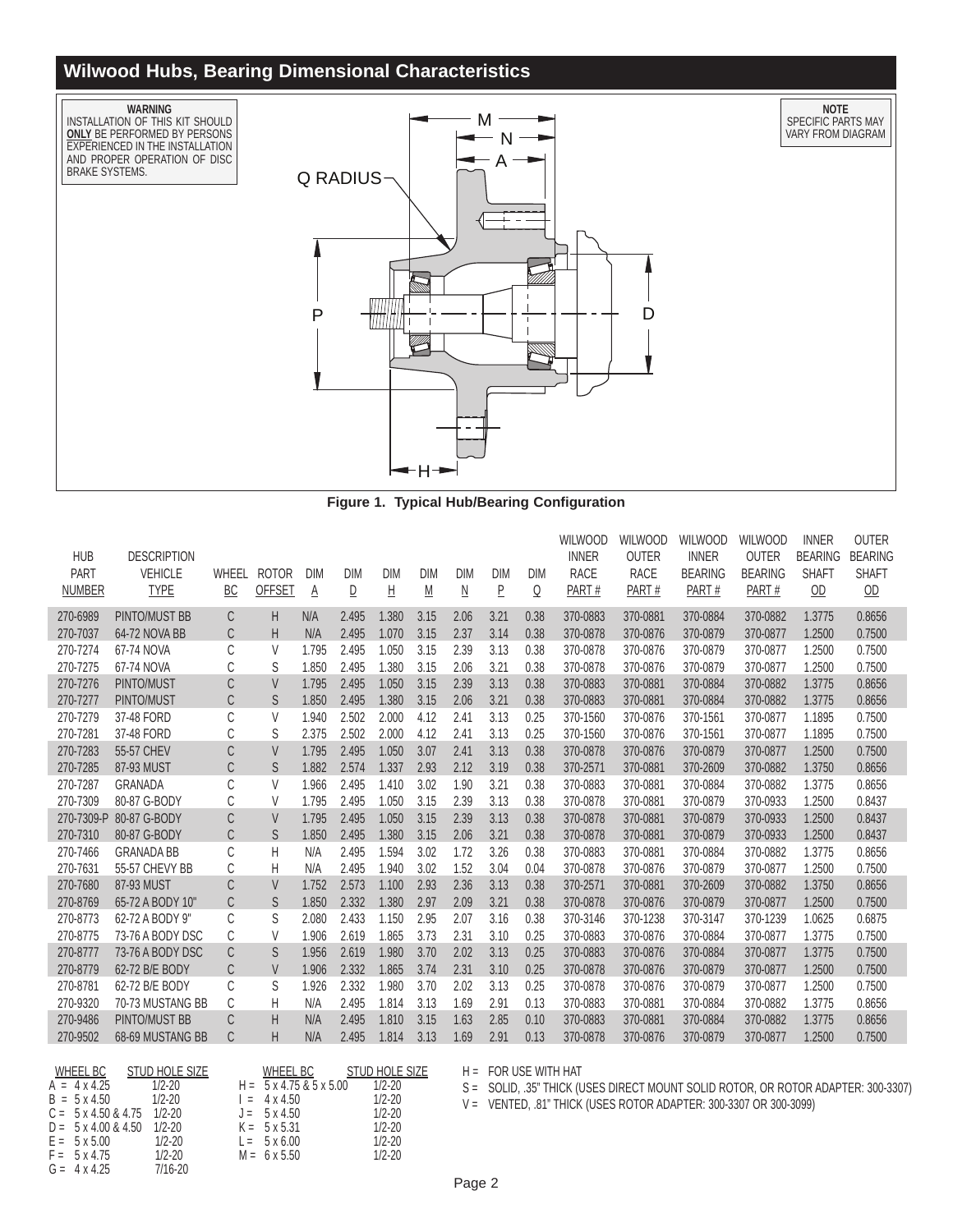## **Wilwood Hubs, Bearing Dimensional Characteristics (Continued)**

|               |                                      |       |               |            |              |                         |                          |                          |                |      | <b>WILWOOD</b> | WILWOOD      | WILWOOD        | <b>WILWOOD</b> | <b>INNER</b>                   | <b>OUTER</b>              |
|---------------|--------------------------------------|-------|---------------|------------|--------------|-------------------------|--------------------------|--------------------------|----------------|------|----------------|--------------|----------------|----------------|--------------------------------|---------------------------|
| <b>HUB</b>    | <b>DESCRIPTION</b><br><b>VEHICLE</b> | WHEEL | <b>ROTOR</b>  |            |              |                         |                          |                          |                |      | <b>INNER</b>   | <b>OUTER</b> | <b>INNER</b>   | <b>OUTER</b>   | <b>BEARING</b><br><b>SHAFT</b> | <b>BEARING</b>            |
| PART          |                                      |       |               | <b>DIM</b> | DIM          | DIM                     | DIM                      | <b>DIM</b>               | DIM            | DIM  | <b>RACE</b>    | <b>RACE</b>  | <b>BEARING</b> | <b>BEARING</b> |                                | <b>SHAFT</b>              |
| <b>NUMBER</b> | <b>TYPE</b>                          | BC    | <b>OFFSET</b> | A          | ₽            | $\overline{\mathsf{H}}$ | $\underline{\mathsf{M}}$ | $\underline{\mathsf{N}}$ | $\overline{P}$ | Q    | PART#          | PART#        | PART#          | PART#          | $\underline{OD}$               | $\underline{\mathsf{OD}}$ |
| 270-10044     | <b>WWE PRO SPINDLE</b>               | C     | V             | 1.750      | 2.495        | 1.700                   | 3.15                     | 1.74                     | 3.06           | 0.25 | 370-0883       | 370-0881     | 370-0884       | 370-0882       | 1.3775                         | 0.8656                    |
| 270-10237     | <b>LARGE GM</b>                      | С     | Η             | N/A        | 2.495        | 1.470                   | 3.15                     | 1.97                     | 3.06           | 0.28 | 370-0878       | 370-0876     | 370-0879       | 370-0877       | 1.2500                         | 0.7500                    |
| 270-10438     | <b>CAMARO 70-78</b>                  | C     | V             | 1.584      | 2.495        | 1.796                   | 3.15                     | 1.64                     | 3.14           | 0.34 | 370-0878       | 370-0876     | 370-0879       | 370-0877       | 1.2500                         | 0.7500                    |
| 270-10439     | <b>CAMARO 79-81</b>                  | C     | $\vee$        | 1.584      | 2.495        | 1.796                   | 3.15                     | 1.64                     | 3.14           | 0.34 | 370-0878       | 370-0881     | 370-0879       | 370-0933       | 1.2500                         | 0.8437                    |
| 270-10442     | PINTO/MUST                           | С     | V             | 1.584      | 2.495        | 1.796                   | 3.15                     | 1.64                     | 3.14           | 0.34 | 370-0883       | 370-0881     | 370-0884       | 370-0882       | 1.3775                         | 0.8656                    |
| 270-10487     | <b>CAMARO 70-78</b>                  | С     | Η             | N/A        | 2.495        | 1.810                   | 3.15                     | 1.63                     | 2.85           | 0.10 | 370-0878       | 370-0876     | 370-0879       | 370-0877       | 1.2500                         | 0.7500                    |
| 270-10494     | <b>CAMARO 79-81</b>                  | С     | H             | N/A        | 2.495        | 1.810                   | 3.15                     | 1.63                     | 2.85           | 0.10 | 370-0878       | 370-0881     | 370-0879       | 370-0933       | 1.2500                         | 0.8437                    |
| 270-10658     | PINTO/MUST BB                        | E     | H             | N/A        | 2.495        | 1.380                   | 3.15                     | 2.06                     | 3.21           | 0.38 | 370-0883       | 370-0881     | 370-0884       | 370-0882       | 1.3775                         | 0.8656                    |
| 270-10812     | 62-72 B/E BODY                       | С     | Η             | N/A        | 2.332        | 2.055                   | 3.71                     | 1.89                     | 3.18           | 0.27 | 370-0878       | 370-0876     | 370-0879       | 370-0877       | 1.2500                         | 0.7500                    |
| 270-11032     | 55-57 CHEVY                          | С     | $\vee$        | 1.150      | 2.495        | 1.530                   | 3.02                     | 1.83                     | 3.18           | 0.38 | 370-0878       | 370-0876     | 370-0879       | 370-0877       | 1.2500                         | 0.7500                    |
| 270-11043     | 80-87 G-BODY                         | C     | V             | 1.724      | 2.495        | 1.530                   | 3.15                     | 1.52                     | 3.07           | 0.34 | 370-0878       | 370-0881     | 370-0879       | 370-0933       | 1.2500                         | 0.8437                    |
| 270-11048     | <b>CAMARO 79-81</b>                  | C     | V             | 2.135      | 2.495        | 1.600                   | 3.15                     | 1.84                     | 3.07           | 0.34 | 370-0878       | 370-0881     | 370-0879       | 370-0933       | 1.2500                         | 0.8437                    |
| 270-11050     | <b>CAMARO 70-78</b>                  | С     | $\vee$        | 2.135      | 2.495        | 1.600                   | 3.15                     | 1.84                     | 3.07           | 0.34 | 370-0878       | 370-0876     | 370-0879       | 370-0877       | 1.2500                         | 0.7500                    |
| 270-11058     | MUSTANG 65-69                        | C     | $\vee$        | 1.129      | 2.495        | 1.530                   | 3.15                     | 1.76                     | 3.02           | 0.25 | 370-0878       | 370-0876     | 370-0879       | 370-0877       | 1.2500                         | 0.7500                    |
| 270-11070     | MUSTANG 70-73                        | C     | V             | 1.129      | 2.495        | 1.530                   | 3.15                     | 1.76                     | 3.02           | 0.25 | 370-0883       | 370-0881     | 370-0884       | 370-0882       | 1.3775                         | 0.8656                    |
| 270-11252     | PINTO/MUST                           | C     | V             | 1.720      | 2.495        | 1.795                   | 3.14                     | 1.64                     | 3.14           | 0.34 | 370-0883       | 370-0881     | 370-0884       | 370-0882       | 1.3775                         | 0.8656                    |
| 270-11256     | 87-93 MUSTANG                        | C     | $\vee$        | 1.146      | 2.573        | 1.589                   | 2.93                     | 1.87                     | 3.03           | 0.25 | 370-2571       | 370-0881     | 370-2609       | 370-0882       | 1.3750                         | 0.8656                    |
| 270-11516     | 62-72 B/E BODY                       | С     | $\vee$        | 1.720      | 2.332        | 1.990                   | 3.74                     | 2.19                     | 3.06           | 0.25 | 370-0878       | 370-0876     | 370-0879       | 370-0877       | 1.2500                         | 0.7500                    |
| 270-11527     | 62-72 A BODY - 9"                    | C     | V             | 1.170      | 2.433        | 1.620                   | 2.95                     | 1.83                     | 3.04           | 0.25 | 370-11554      | 370-1238     | 370-11555      | 370-1239       | 1.0625                         | 0.6875                    |
| 270-11533     | 73-76 A BODY DISC                    | C     | Н             | N/A        | 2.619        | 2.025                   | 3.73                     | 2.06                     | 3.14           | 0.25 | 370-0883       | 370-0876     | 370-0884       | 370-0877       | 1.3775                         | 0.7500                    |
| 270-11539     | 65-72 A BODY - 10"                   | C     | V             | 1.145      | 2.332        | 1.510                   | 2.97                     | 1.95                     | 3.24           | 0.38 | 370-0878       | 370-0876     | 370-0879       | 370-0877       | 1.2500                         | 0.7500                    |
| 270-11746     | <b>SUNBEAM TIGER</b>                 | G     | Η             | N/A        | 2.432        | 1.149                   | 3.17                     | 2.43                     | 3.06           | 0.05 | 370-11758      | 370-0876     | 370-1236       | 370-0877       | 1.1250                         | 0.7500                    |
| 270-11813     | 49-54 CHEVY                          | H     | V             | 1.130      | 2.500        | 2.052                   | 3.70                     | 1.88                     | 3.01           | 0.25 | 370-0883       | 370-0876     | 370-0884       | 370-0877       | 1.3775                         | 0.7500                    |
| 270-11942     | <b>AMC</b>                           | C     | $\vee$        | 1.694      | 2.495        | 1.402                   | 3.15                     | 1.96                     | 3.01           | 0.25 | 370-0878       | 370-0876     | 370-0879       | 370-0877       | 1.2500                         | 0.7500                    |
| 270-12024     | 65-68 IMPALA                         | С     | V             | 1.130      | 2.495        | 1.670                   | 3.15                     | 1.74                     | 3.00           | 0.25 | 370-0878       | 370-0876     | 370-0879       | 370-0877       | 1.2500                         | 0.7500                    |
| 270-12038     | 69-70 IMPALA                         | С     | V             | 1.130      | 2.561        | 1.670                   | 3.18                     | 1.74                     | 3.15           | 0.20 | 370-2571       | 370-0881     | 370-2609       | 370-0933       | 1.3750                         | 0.8437                    |
| 270-12273     | PINTO/MUST BB                        | C     | H             | N/A        | 2.495        | 1.505                   | 3.15                     | 1.93                     | 3.01           | 0.25 | 370-0883       | 370-0881     | 370-0884       | 370-0882       | 1.3775                         | 0.8656                    |
| 270-12277     | <b>CAMARO 70-78</b>                  | C     | Н             | N/A        | 2.495        | 1.680                   | 3.15                     | 1.76                     | 2.86           | 0.10 | 370-0878       | 370-0876     | 370-0879       | 370-0877       | 1.2500                         | 0.7500                    |
| 270-12279     | <b>CAMARO 79-81</b>                  | C     | Η             | N/A        | 2.495        | 1.680                   | 3.15                     | 1.76                     | 2.86           | 0.10 | 370-0878       | 370-0881     | 370-0879       | 370-0933       | 1.2500                         | 0.8437                    |
| 270-12281     | 73-76 A BODY DSC                     | С     | H             | N/A        | 2.331        | 1.925                   | 2.02                     | 3.71                     | 3.01           | 0.25 | 370-0883       | 370-0876     | 370-0884       | 370-0877       | 1.3775                         | 0.7500                    |
| 270-12304     | 80-87 G-BODY                         | C     | H             | N/A        | 2.495        | 2.000                   | 3.15                     | 1.37                     | 3.01           | 0.25 | 370-0878       | 370-0881     | 370-0879       | 370-0933       | 1.2500                         | 0.8437                    |
| 270-12506     | <b>CAMARO 82-92</b>                  | C     | H             | N/A        | 2.495        | 1.946                   | 3.15                     | 1.52                     | 3.12           | 0.25 | 370-0878       | 370-0881     | 370-0879       | 370-0933       | 1.2500                         | 0.8437                    |
| 270-12537     | 64-66 MUSTANG                        |       | $\vee$        | 1.720      | 2.500        | 1.052                   | 3.57                     | 1.71                     | 2.84           | 0.25 | 370-3146       | 370-1238     | 370-3147       | 370-1239       | 1.0625                         | 0.6875                    |
| 270-12619     | 40-51 OLDSMOBILE                     | E     | $\vee$        | 1.820      | 2.624        | 1.394                   | 3.70                     | 2.32                     | 3.04           | 0.25 | 370-0883       | 370-0876     | 370-0884       | 370-0877       | 1.3775                         | $0.7500^{(2)}$            |
| 270-12730     | 41-56 PACKARD                        | Η     | V             | 1.770      | 2.749        | 1.390                   | 3.49                     | 2.37                     | 3.02           | 0.25 | 370-12731      | 370-12732    | 370-12734      | 370-12735      | 1.3125                         | $0.8125^{(1)}$            |
| 270-12788     | 41-55 CADILLAC                       | Е     | V             | 1.820      | 2.624        | 1.394                   | 3.70                     | 2.32                     | 3.04           | 0.25 | 370-0883       | 370-0881     | 370-0884       | 370-0933       | 1.3775                         | $0.8437^{(1)}$            |
| 270-12825     | <b>FORD F-150</b>                    | K     | H             | N/A        | 2.562        | 2.175                   | 3.47                     | 1.70                     | 3.16           | 0.25 | 370-12832      | 370-0881     | 370-12831      | 370-0882       | 1.4961                         | $0.8656^{(1)}$            |
| 270-13217     | CHEVY C10                            | H     | H             | N/A        | 2.561        | 2.180                   | 3.57                     | 1.71                     | 3.30           | 0.12 | 370-2571       | 370-9245     | 370-2609       | 370-9542       | 1.3750                         | $0.8437^{(1)}$            |
| 270-13636     | <b>GALAXIE</b>                       | С     | Η             | N/A        | 2.495        | 1.863                   | 3.41                     | 1.79                     | 3.10           | 0.25 | 370-0878       | 370-0876     | 370-0879       | 370-0877       | 1.2500                         | 0.7500                    |
| 270-14515     | PINTO/MUST                           | Ε     | V             | 1.584      | 2.495        | 1.796                   | 3.15                     | 1.64                     | 3.14           | 0.34 | 370-0883       | 370-0881     | 370-0884       | 370-0882       | 1.3775                         | 0.8656                    |
| 270-14517     | <b>PROSPINDLE</b>                    | E     | V             | 1.750      | 2.495        | 1.700                   | 3.15                     | 1.74                     | 3.06           | 0.25 | 370-0883       | 370-0881     | 370-0884       | 370-0882       | 1.3775                         | 0.8656                    |
| 270-14833     | 57-67 FORD F-100                     | C     | H             | N/A        | 2.624        | 1.770                   | 3.53                     | 2.01                     | 3.18           | 0.26 | 370-2571       | 370-0876     | 370-2609       | 370-0877       | 1.3750                         | 0.7500                    |
| 270-14836     | 65-72 FORD F-100                     | С     | H             | N/A        | 2.624        | 1.770                   | 3.50                     | 2.01                     | 3.18           | 0.26 | 370-2571       | 370-9425     | 370-2609       | 370-9542       | 1.3750                         | 0.8437                    |
| 270-15012     | MG                                   |       | V             | 1.560      | 2.750        | 1.400                   | 3.32                     | 2.38                     | 3.08           | 0.25 | 370-12731      | 370-15014    | 370-15017      | 370-15015      | 1.1811                         | $0.7874^{(1)}$            |
| 270-15201     | C BODY                               | C     | V             | 1.845      | 2.332        | 1.260                   | 3.70                     | 2.02                     | 3.13           | 0.25 | 370-0878       | 370-0876     | 370-0879       | 370-0877       | 1.2500                         | 0.7500                    |
| 270-15456     | 65-72 A BODY DISC                    | C     | V             | 1.727      | 2.332\ 1.715 |                         | 2.97                     | 1.711 3.06               |                | 0.25 | 370-0878       | 370-0876     | 370-0879       | 370-0877       | 1.2500                         | 0.7500                    |

| WHEEL BC                                 | STUD HOLE SIZE | WHEEL BC                             | STUD HOLE SIZE |
|------------------------------------------|----------------|--------------------------------------|----------------|
| $A = 4 \times 4.25$                      | $1/2 - 20$     | $H = 5 \times 4.75 \& 5 \times 5.00$ | $1/2 - 20$     |
| $B = 5 \times 4.50$                      | $1/2 - 20$     | $= 4 \times 4.50$                    | $1/2 - 20$     |
| $C = 5 \times 4.50 \& 4.75 \quad 1/2-20$ |                | $J = 5 \times 4.50$                  | $1/2 - 20$     |
| $D = 5 \times 4.00 \& 4.50$              | $1/2 - 20$     | $K = 5 \times 5.31$                  | $1/2 - 20$     |
| $E = 5 \times 5.00$                      | $1/2 - 20$     | $L = 5 \times 6.00$                  | $1/2 - 20$     |
| $F = 5 \times 4.75$                      | $1/2 - 20$     | $M = 6 \times 5.50$                  | $1/2 - 20$     |
| $G = 4 \times 4.25$                      | 7/16-20        |                                      |                |

 $H = FOR USE WITH HAT$ 

S = SOLID, .35" THICK (USES DIRECT MOUNT SOLID ROTOR, OR ROTOR ADAPTER: 300-3307) V = VENTED, .81" THICK (USES ROTOR ADAPTER: 300-3307 OR 300-3099)

Notes:

(1) Hub does not include cap assembly. Order 1 quantity 270-12403 per hub.

(2) Hub does include cap assembly. Order 1 quantity 270-12403 per hub, for replacement.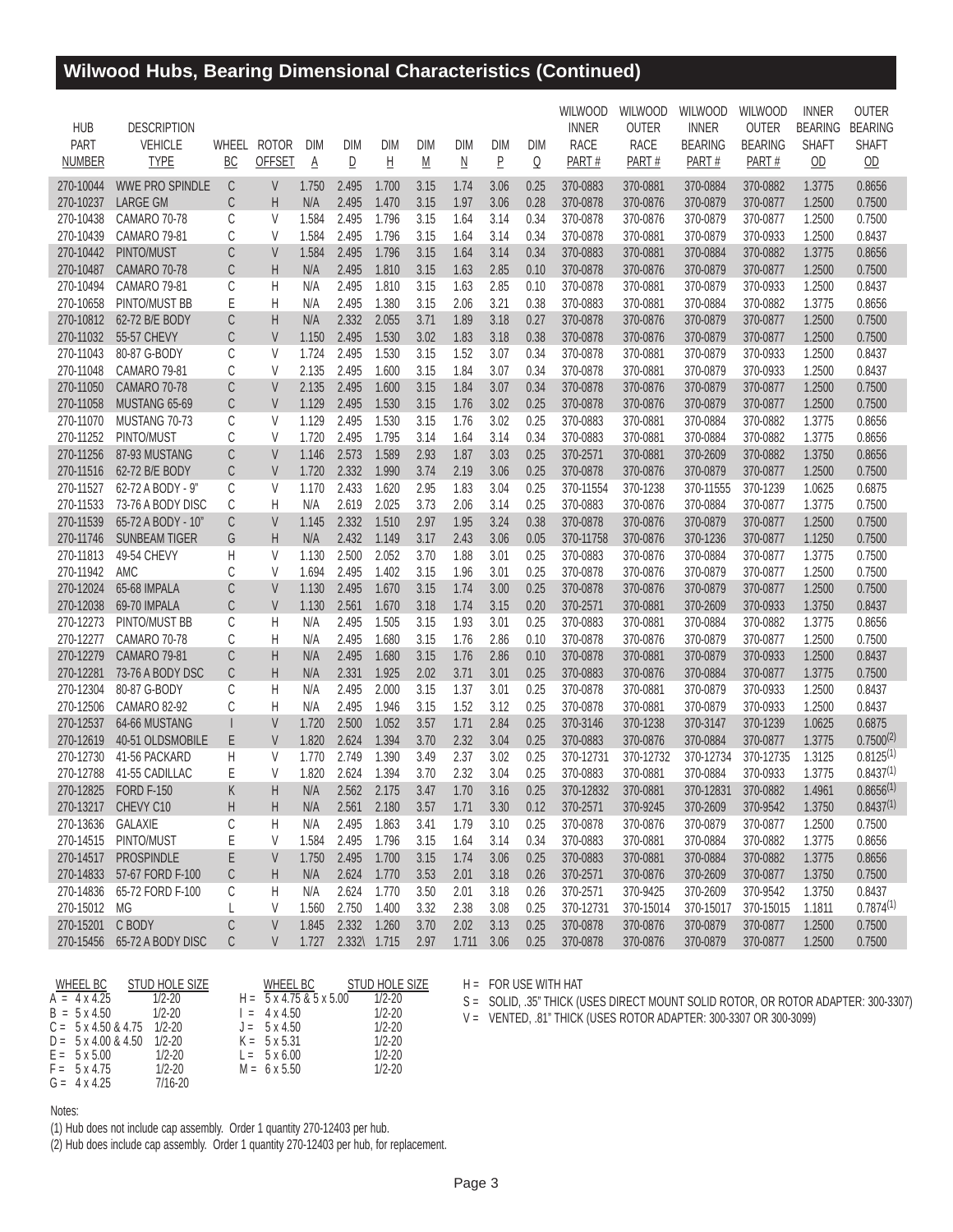## **Wilwood Hubs, Bearing Dimensional Characteristics (Continued)**

| <b>HUB</b><br>PART<br><b>NUMBER</b> | <b>DESCRIPTION</b><br>VEHICLE<br>TYPE | ВC | WHEEL ROTOR<br>OFFSET | DIM | DIM   | DIM  | DIM<br>M | <b>DIM</b> | DIM  | DIM<br>Q | <b>WILWOOD</b><br><b>INNER</b><br><b>RACE</b><br>PART# | <b>WILWOOD</b><br>OUTER<br><b>RACE</b><br>PART# | <b>WILWOOD</b><br><b>INNER</b><br><b>BEARING</b><br>PART# | <b>WILWOOD</b><br>OUTER<br><b>BEARING</b><br>PART# | <b>INNER</b><br><b>BEARING</b><br><b>SHAFT</b><br>OD | OUTER<br>BEARING<br><b>SHAFT</b><br>OD |
|-------------------------------------|---------------------------------------|----|-----------------------|-----|-------|------|----------|------------|------|----------|--------------------------------------------------------|-------------------------------------------------|-----------------------------------------------------------|----------------------------------------------------|------------------------------------------------------|----------------------------------------|
| 270-15788                           | <b>CHEVY C10/C1500</b>                | Н  | Н                     | N/A | 2.561 | 2.18 | 3.57     | .71        | 3.30 | 0.12     | 370-2571                                               | 370-9245                                        | 370-2609                                                  | 370-9542                                           | .3750                                                | 0.8437                                 |
| 270-15790                           | CHEVY C10/C1500                       | M  | Н                     | N/A | 2.561 | 2.18 | 3.57     | .71        | 3.30 | 0.12     | 370-2571                                               | 370-9245                                        | 370-2609                                                  | 370-9542                                           | .3750                                                | 0.8437                                 |
| 270-15792                           | CHEVY C10/C1500                       | M  |                       | N/A | 2.561 | 2 18 | 3.57     | .71        | 3.30 | 0.12     | 370-2571                                               | 370-9245                                        | 370-2609                                                  | 370-9542                                           | .3750                                                | 0.8437                                 |

| WHEEL BC                                 | STUD HOLE SIZE | WHEEL BC                             | STUD HOLE SIZE |
|------------------------------------------|----------------|--------------------------------------|----------------|
| $A = 4 \times 4.25$                      | $1/2 - 20$     | $H = 5 \times 4.75 \& 5 \times 5.00$ | $1/2 - 20$     |
| $B = 5 \times 4.50$                      | $1/2 - 20$     | $= 4 \times 4.50$                    | $1/2 - 20$     |
| $C = 5 \times 4.50 \& 4.75 \quad 1/2-20$ |                | $J = 5 \times 4.50$                  | $1/2 - 20$     |
| $D = 5 \times 4.00 \& 4.50$              | 1/2-20         | $K = 5 \times 5.31$                  | $1/2 - 20$     |
| $E = 5 \times 5.00$                      | $1/2 - 20$     | $L = 5 \times 6.00$                  | $1/2 - 20$     |
| $F = 5 \times 4.75$                      | $1/2 - 20$     | $M = 6 \times 5.50$                  | $1/2 - 20$     |
| $G = 4 \times 4.25$                      | 7/16-20        |                                      |                |

Notes:

(1) Hub does not include cap assembly. Order 1 quantity 270-12403 per hub.

(2) Hub does include cap assembly. Order 1 quantity 270-12403 per hub, for replacement.

S = SOLID, .35" THICK (USES DIRECT MOUNT SOLID ROTOR, OR ROTOR ADAPTER: 300-3307)

V = VENTED, .81" THICK (USES ROTOR ADAPTER: 300-3307 OR 300-3099)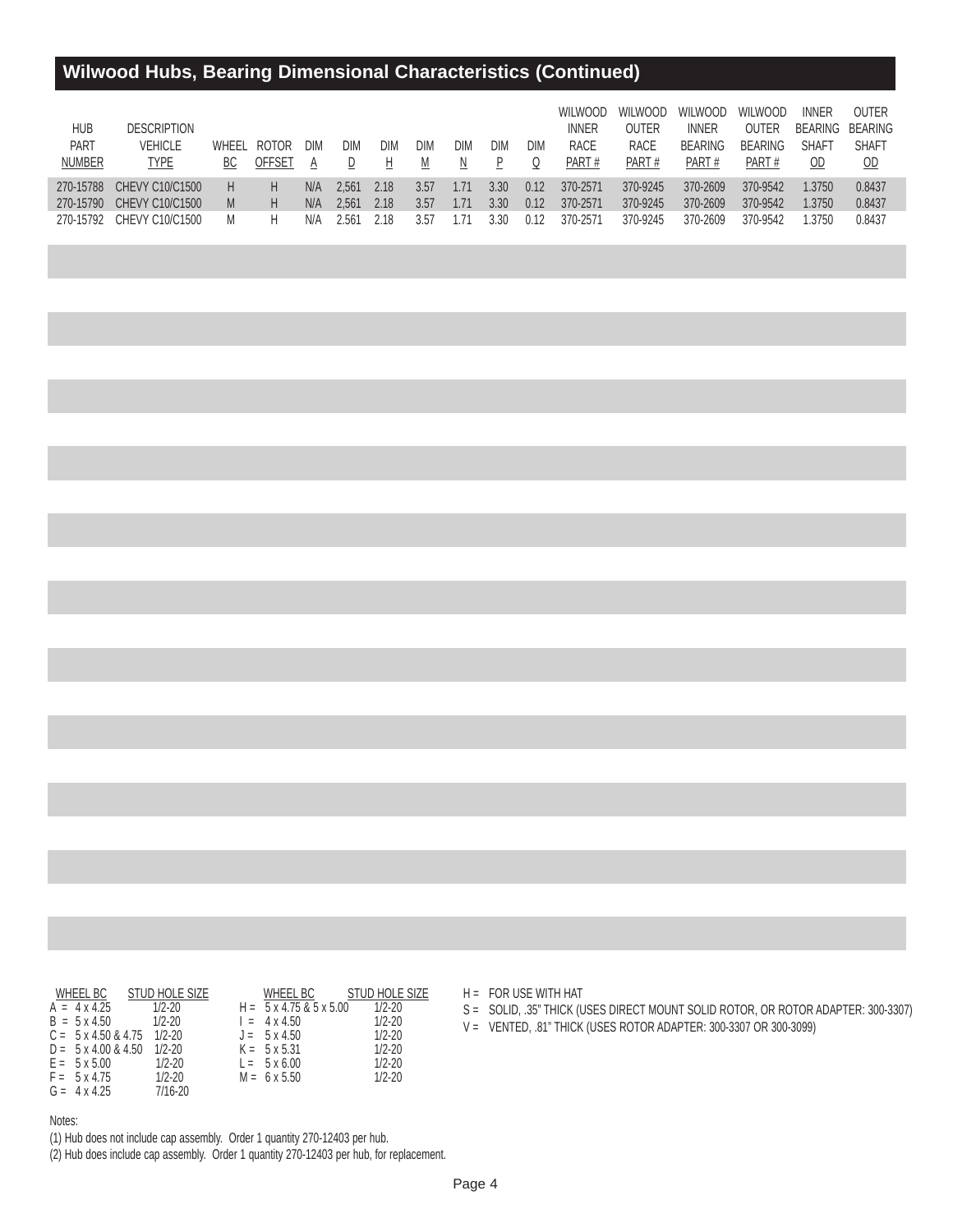### **Important Notice - Please Read**

[Bearing and seal information is for reference only. Do not mix cup and cone bearings between bearing](www.wilwood.com) sets, as bearing diameter, roller angle or width my be incompatible with cup (race).



**[Figure 2. Typical Bearing Configurations](www.wilwood.com)**

| Wilwood<br>Part No. | <b>Bearing</b><br><b>Style</b> | Cup O.D. | Cone I.D.<br>Shaft O.D. |
|---------------------|--------------------------------|----------|-------------------------|
|                     |                                |          |                         |
| 370-0876            | Cup                            | 1.7810   |                         |
| 370-0877            | Cone                           |          | 0.7500                  |
| 370-0878            | Cup                            | 2.3280   |                         |
| 370-0879            | Cone                           |          | 1.2500                  |
| 370-0881            | Cup                            | 1.7810   |                         |
| 370-0882            | Cone                           |          | 0.8656                  |
| 370-0883            | Cup                            | 2.3280   |                         |
| 370-0884            | Cone                           |          | 1.3775                  |
| 370-0933            | Cone                           |          | 0.8437                  |
| 370-1238            | Cup                            | 1.5700   |                         |
| 370-1239            | Cone                           |          | 0.6875                  |
| 370-1560            | Cup                            | 2.5000   |                         |
| 370-1561            | Cone                           |          | 1.1895                  |
| 370-2571            | Cup                            | 2.5625   |                         |
| 370-2609            | Cone                           |          | 1.3750                  |
| 370-3146            | Cup                            | 1.9800   |                         |
| 370-3147            | Cone                           |          | 1.0625                  |
| 370-9542            | Cone                           |          | 0.8437                  |
| 370-9245            | Cup                            | 1.9687   |                         |
| N/A                 | Cup                            | 2.3612   |                         |
| N/A                 | Cup                            | 1.8110   |                         |
| 370-11554           | Cup                            | 2.2500   |                         |
| 370-11555           | Cone                           |          | 1.0625                  |
| 370-1236            | Cone                           |          | 1.125                   |
| 370-11758           | Cup                            | 2.250    |                         |